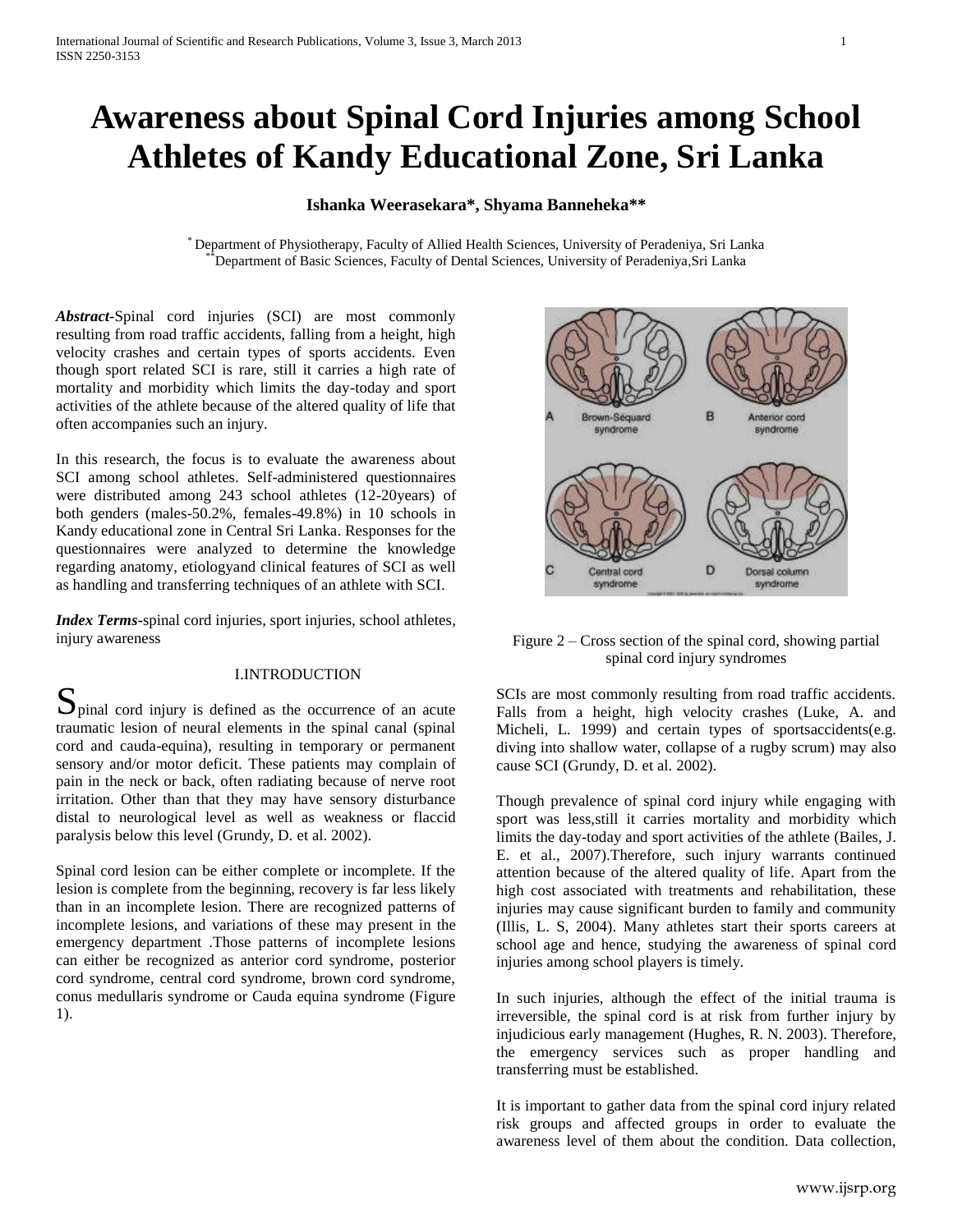analysis and interpretation play an important role in strategies of prevention of injuries. Hence data on injuries, circumstances and the chain of events leading to accidents is thus a key component in the implementation of a prevention policy. But data collection tools are not sufficiently focused on spinal cord injury accidents (Guidelines for prevention of Spinal cord injuries of Asian Spinal Cord Network, 2008).

In this research, the focus was to evaluate the awareness about spinal cord injuries among school athletes.Results of this research can be utilized by injury prevention policy makers, researchers, health sector of the country, athletes and the community.

### II.MATERIALS AND METHODS

Ten schools from Kandy educational zone (located in Central Sri Lanka) were randomly selected from a list of schools provided by the authorities. From each school, 25 students were randomly selected among those who are involved in various sports activities.Pre-tested self-administered questionnaires were distributed among those 250 athletes (age range: 12- 20years) of both genders (males-50.2%, females-49.8%) after obtaining verbal consent. (For minors, consent was obtained from the parents). Ethical clearance was obtained from the Ethical Review Committee, Faculty of Medicine, University of Peradeniya, Sri Lanka.

First, students were inquired whether they knew what spinal cord injury was or not. "Yes" Responses were then assessed to determine whether their knowledge and awareness was on anatomy of the spinal cord injury, etiology of spinal cord injuries, handling and transferring techniques of a spinal cord injured athlete or clinical features of the spinal cord injuries.

Answers in each category were further analyzed to evaluate the accuracy of their knowledge and to identify the myths regarding spinal cord injuries.

#### III.RESULTS AND DISCUSSION

From total 250 questionnaires 7(3%) were excluded as they included unclear responses. 145(58%) of school athletes had no idea about spinal cord injury (Figure 2).



One hundred thirty two responses of the 98(39%) students who claimed to have some awareness of spinal cord injuries were categorized according to their knowledge regarding different aspects of SCIs (anatomy, etiology, handling and transferring techniques and clinical features) as shown in the Figure 3 below.



However, further analysis of responses for accuracy revealed that only a small percentage of the total sample (269 responses in 243 questionnaires) possessed accurate knowledge regarding different aspects of SCI (Table I).

| Table I: Accuracy of knowledge regarding SCI (total |
|-----------------------------------------------------|
| sample)                                             |

| Category                                                           | Number of total<br>(out of 269<br>responses<br>responses) | correct responses<br>(out of 269<br>Number of<br>responses) | accurate knowledge<br>% of athletes with |
|--------------------------------------------------------------------|-----------------------------------------------------------|-------------------------------------------------------------|------------------------------------------|
| Anatomy of<br><b>SCI</b>                                           | 42                                                        | 15                                                          | 5.58%                                    |
| Etiology of<br>SCI                                                 | 18                                                        | 15                                                          | 5.58%                                    |
| handling /<br>transferring<br>techniques of<br><b>SCI</b> patients | 4                                                         | 4                                                           | 1.49%                                    |
| clinical<br>features of SCI                                        | 53                                                        | 49                                                          | 18.21%                                   |

More than half of the students (58%) had no idea what spinal cord injury was. Even among the 39% who claimed to have some knowledge about the subject, only a few were aware of accurate facts.